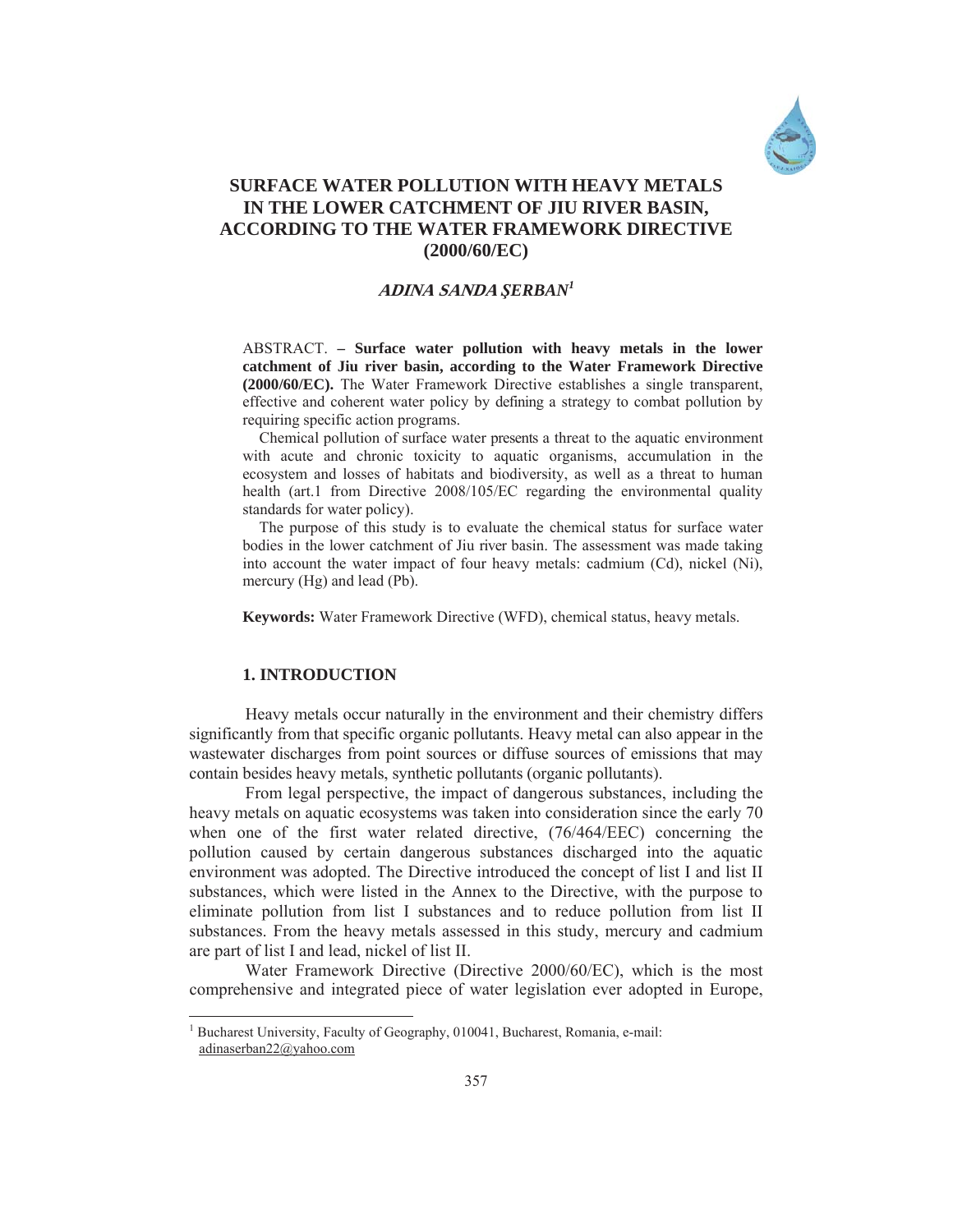

assesses the pollution with heavy metals by establishing the chemical status. According to WFD, all member states are required to achieve good water status for all water (continental, estuarine, subterranean and coastal water bodies) by 2015. Surface water quality is assessed taking into account the ecological and chemical status.

 Water Framework Directive defines the "Good surface water chemical status" as the chemical status achieved by a surface water body in which concentrations of pollutants do not exceed the environmental quality standards (EQS) established in Annex IX, under Article 16(7) and under other relevant Community legislation setting environmental quality standards at Community level (Article 2, Water Framework Directive).

 Environmental Quality Standards (EQS) are defined as concentrations of pollutants that should not be exceeded in order to ensure protection of the environment and human health. The list of these EQS is aproved by the 2008/105/EC Directive *(Annex I)* concerning environmental quality standards in the field of water policy and includes 33 substances and groups of substances. The environmental quality standards for the four heavy metals assessed in this study are presented in the next table (table no.1.)

| $N_{0}$        | Name of substances                                                                                                                                                                                                                                                                                                                                                                                                                                                                                                                      | CAS<br>number(1) | $AA-EQS(2)$<br><b>Inland surface</b><br>waters                                                        | $MAC-EQS(3)$<br><b>Inland surface</b><br>waters                                                    |  |  |  |  |
|----------------|-----------------------------------------------------------------------------------------------------------------------------------------------------------------------------------------------------------------------------------------------------------------------------------------------------------------------------------------------------------------------------------------------------------------------------------------------------------------------------------------------------------------------------------------|------------------|-------------------------------------------------------------------------------------------------------|----------------------------------------------------------------------------------------------------|--|--|--|--|
| 1.             | Nickel and its compounds                                                                                                                                                                                                                                                                                                                                                                                                                                                                                                                | 7440-02-0        | 20                                                                                                    | Not applicable                                                                                     |  |  |  |  |
| 2.             | Mercury<br>and<br>its<br>compounds                                                                                                                                                                                                                                                                                                                                                                                                                                                                                                      | 7439-97-6        | 0.05                                                                                                  | 0.07                                                                                               |  |  |  |  |
| 3.             | Lead and its compounds                                                                                                                                                                                                                                                                                                                                                                                                                                                                                                                  | 7439-92-1        | 7.2                                                                                                   | Not applicable                                                                                     |  |  |  |  |
| 4 <sub>1</sub> | Cadmium<br>and<br>its<br>compounds<br>(depending<br>water<br>on<br>hardness classes) $(4)$                                                                                                                                                                                                                                                                                                                                                                                                                                              | 7440-43-9        | $\leq 0.08$ (class 1)<br>$0.08$ (class 2)<br>$0.09$ (class 3)<br>$0.15$ (class 4)<br>$0.25$ (class 5) | $\leq$ 0.45 (class 1)<br>$0.45$ (class 2)<br>$0.6$ (class 3)<br>$0.9$ (class 4)<br>$1.5$ (class 5) |  |  |  |  |
|                | (1) CAS: Chemical Abstracts Service.<br>(2) This parameter is the EQS expressed as an annual average value $(AA-EQS)$ . (3)<br>This parameter is the EQS expressed as a maximum allowable concentration<br>(MAC-EQS).<br>(4) For cadmium and its compounds the EQS values vary depending on the<br>hardness of the water as specified in five class categories (Class $1:$ < 40 mg<br>CaCO3/l, Class 2: 40 to < 50 mg CaCO3/l, Class 3: 50 to < 100 mg CaCO3/l, Class<br>4: 100 to < 200 mg CaCO3/l and Class $5: \ge 200$ mg CaCO3/l). |                  |                                                                                                       |                                                                                                    |  |  |  |  |

**Table 1.** *Environmental Quality Standards (EQS) for priority substances* 

**Source:** *2008/105/EC Directive of the European Parliament and of the Council on environmental quality standards in the field of water policy.*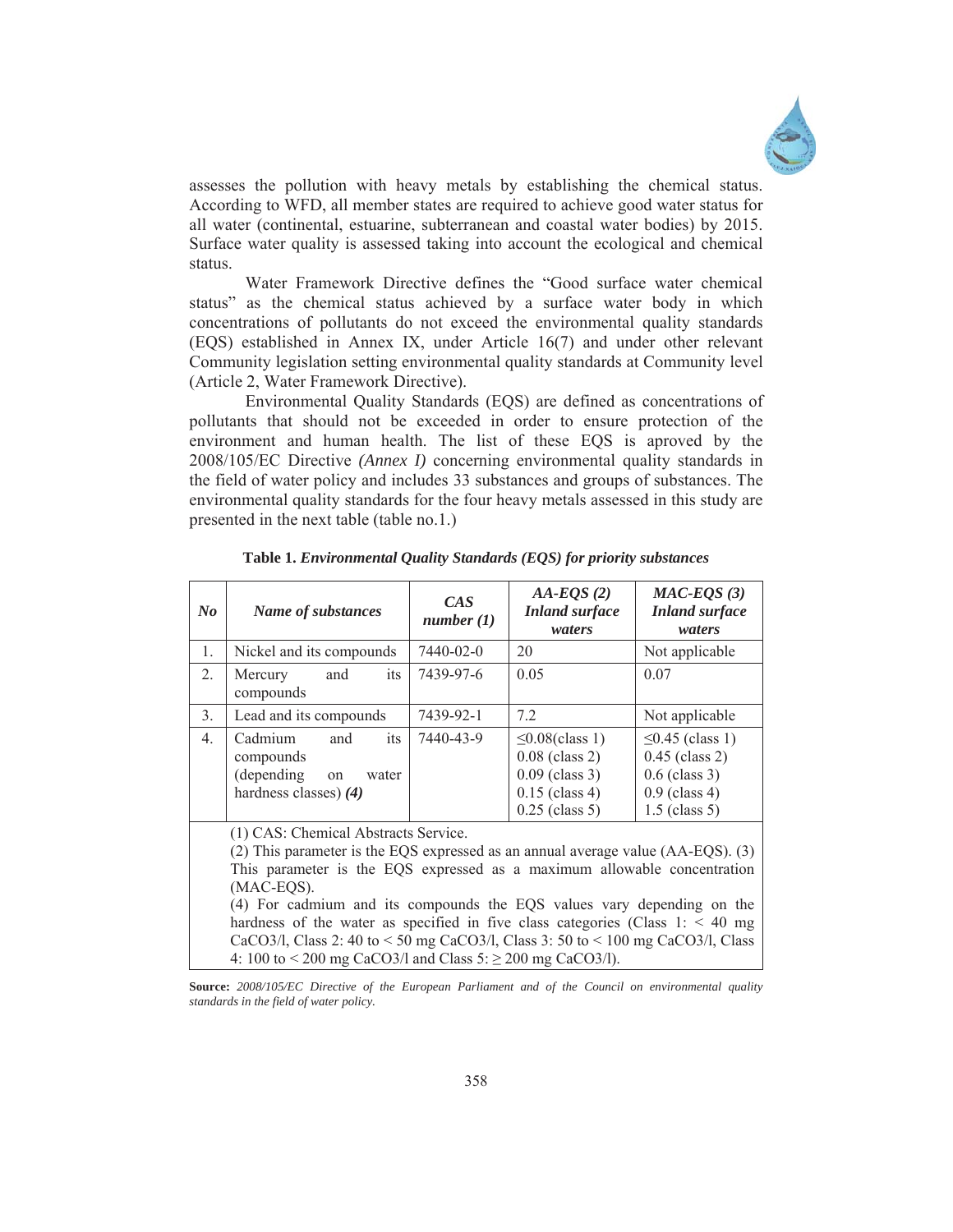

### **2. DATA AND METHODS**

The chemical status of surface water bodies can be assessed using two approaches:

(a) following the principle of *one out, all out* as established by the Water Framework Directive, meaning that any metal in waters over the EQS (environment quality standard according to 2008/105/CE Directive) will determine the whole water body to fail in achieving the chemical status;

(b) using a combined analysis of the metals in water and in sediment.

By considering both water and sediment analysis in determining the status of water quality, resources could better be targeted at those water bodies where levels of pollution have a greater negative effect on the biological elements. However, some researchers say further research is needed on EQS measurements in water and in the interpretation of chemical concentrations of contaminants in sediments.

The chemical status is classified in:

- (1) Good chemical status, which is an objective for the Water Framework directive.
- (2) Bad chemical status (when the water body is failing in achieving the chemical good status).

The chemical status is assessed for each surface water body which include at least one monitoring station.

"Body of surface water" is a discrete and significant element of surface water such as a lake, a reservoir, a stream, river or canal, part of a stream, river or canal, a transitional water or a stretch of coastal water (art. 2, Water Framework Directive) .

There is still relatively little comprehensive information about the overall impact of most hazardous chemicals, particularly concerning the effects of combinations of chemicals on human health and the environment. The increasing number of man-made substances present in the environment is a matter of great concern, and calls for the application of the precautionary principle.

The first approach above mentioned was used in this study.

Due the fact that heavy metals can be found naturally in the environment, first it is calculated the background level of each metal by calculation the ratio between the average concentration in water and the assigned value of each metal (Cd, Hg, Ni and Pb). The assigned values are common concentration values found in inland waters, estimated as:  $0.050 \mu g$  for cadmium,  $0.010 \mu g$  for mercury, 4.7  $\mu$ g/l for nickel and 0.43  $\mu$ g/l for lead.

Heavy metal concentrations are expressed in dissolved fraction which means the proportion of substance to be found as dissolved after separation of suspended solids in the water column;

So, if 
$$
X = \frac{annual\_average\_concentration}{assigned\_value}
$$
 is  $\leq 1.0$  (1).

in the assessment will be used the Environmental Quality Standards from 2008/105 Directive.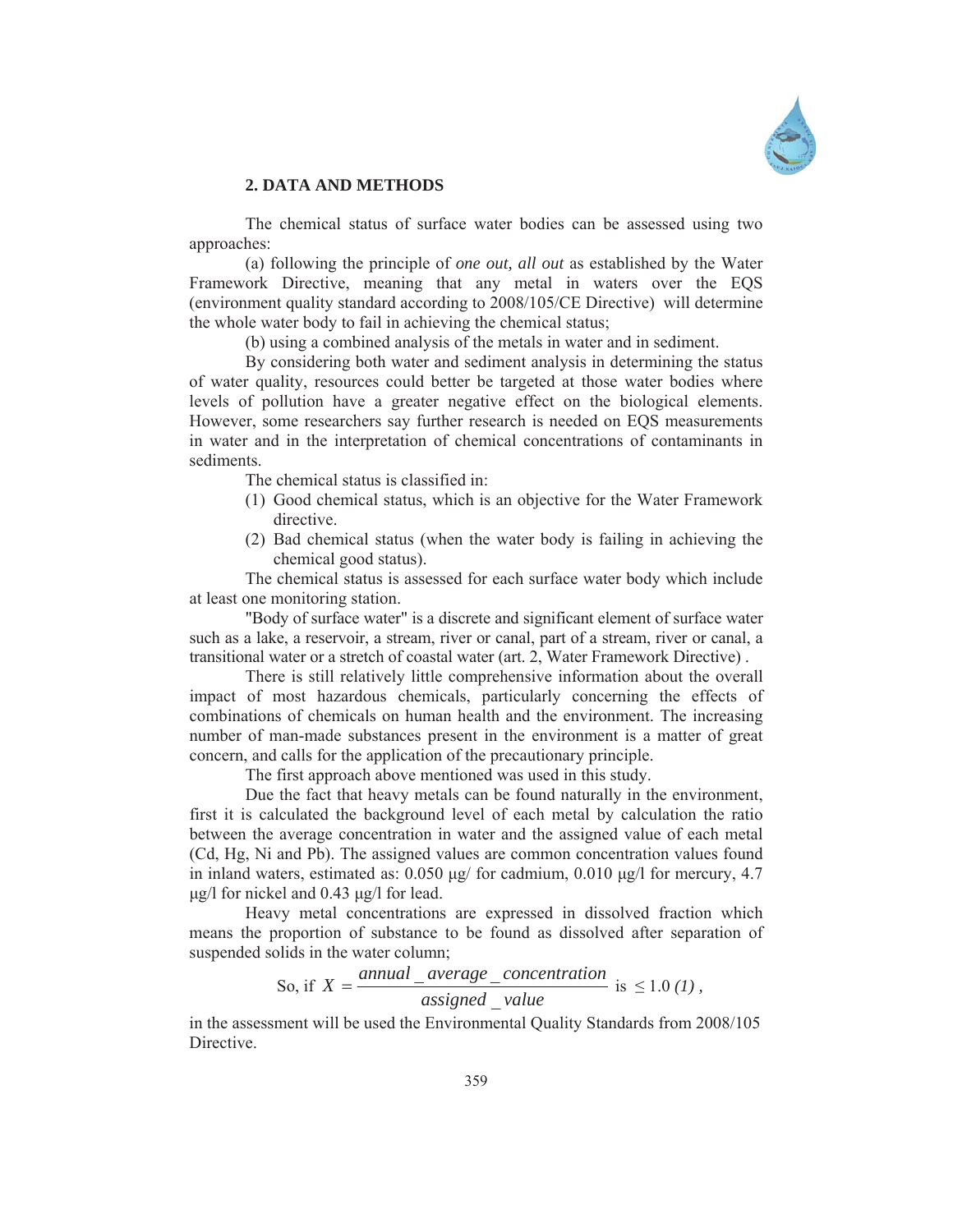

If the ratio "X" is  $> 1.0$ , the Specific Environmental Quality Standard for each metal is calculated.

*Y = annual average concentration – assigned value.(2)* 

*EQSspecific=EQS (from 2008/105 Directive) + Y. (3)*

This Specific Environmental Quality Standard will be used to assess the chemical status for the downstream monitoring stations.

For each heavy metal is calculated the next evaluation ratio in order to assess the chemical status:

$$
Q_1 = \frac{annual\_average\_concentration}{EQS_{average\_concentration}} \quad (4)
$$
\n
$$
Q_2 = \frac{annual\_average\_concentration}{EQS_{max\,imum-concentration}} \quad (5)
$$

If  $Q_1 \le 1.0$  and  $Q_2 \le 1.0$  the chemical status in that monitoring station is good. If  $Q_1 > 1.0$  sau  $Q_2 > 1.0$  that monitoring station fail to achieve the chemical good status.

### **3. STUDY AREA**

 The chemical status was assessed for the lower catchment of Jiu river basin with a surface of 2215 skm and a river network of 357 km which included: Jiu river between Racari until Danube confluence, Carnesti river, Amaradia between Plostina confluence and Jiu confluence, Meretel, Mascot, Raznic, Craiovita river, Isalnita reservoir (surface of 1,8 skm) and Victoria-Geormane lake (0,59 skm). The assessment was made using the average concentration of heavy metals for 2007, in ten monitoring stations as it can be seen in the next figure (Fig.1.Monitoring stations for lower catchment of Jiu river basin).

The analysis took into account the data confidence level, which can be:

- a) High, when the frequency of heavy metal monitoring is according to the Water Framework Directive (12 measurements/year).
- b) Medium, when the frequency of heavy metal monitoring is less than12 measurements/year.
- c) Low, when there are no monitoring data for the reference year that is used in the establishing of chemical status. In this case it is made a risk assessment analysis.

In this study, the chemical status of the water bodies was assessed with a medium confidence level.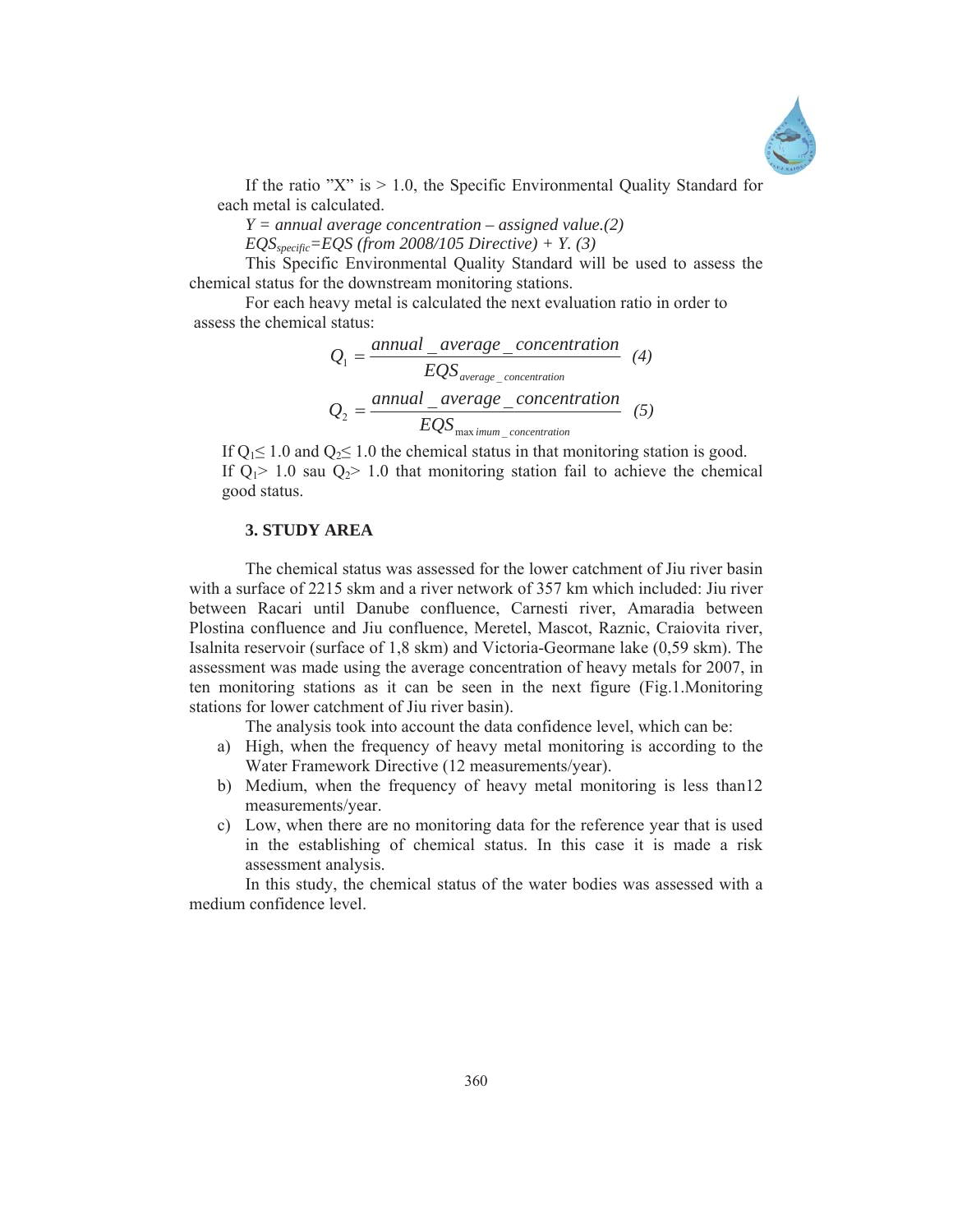



**Fig.1.** *Monitoring stations for lower catchment of Jiu river basin*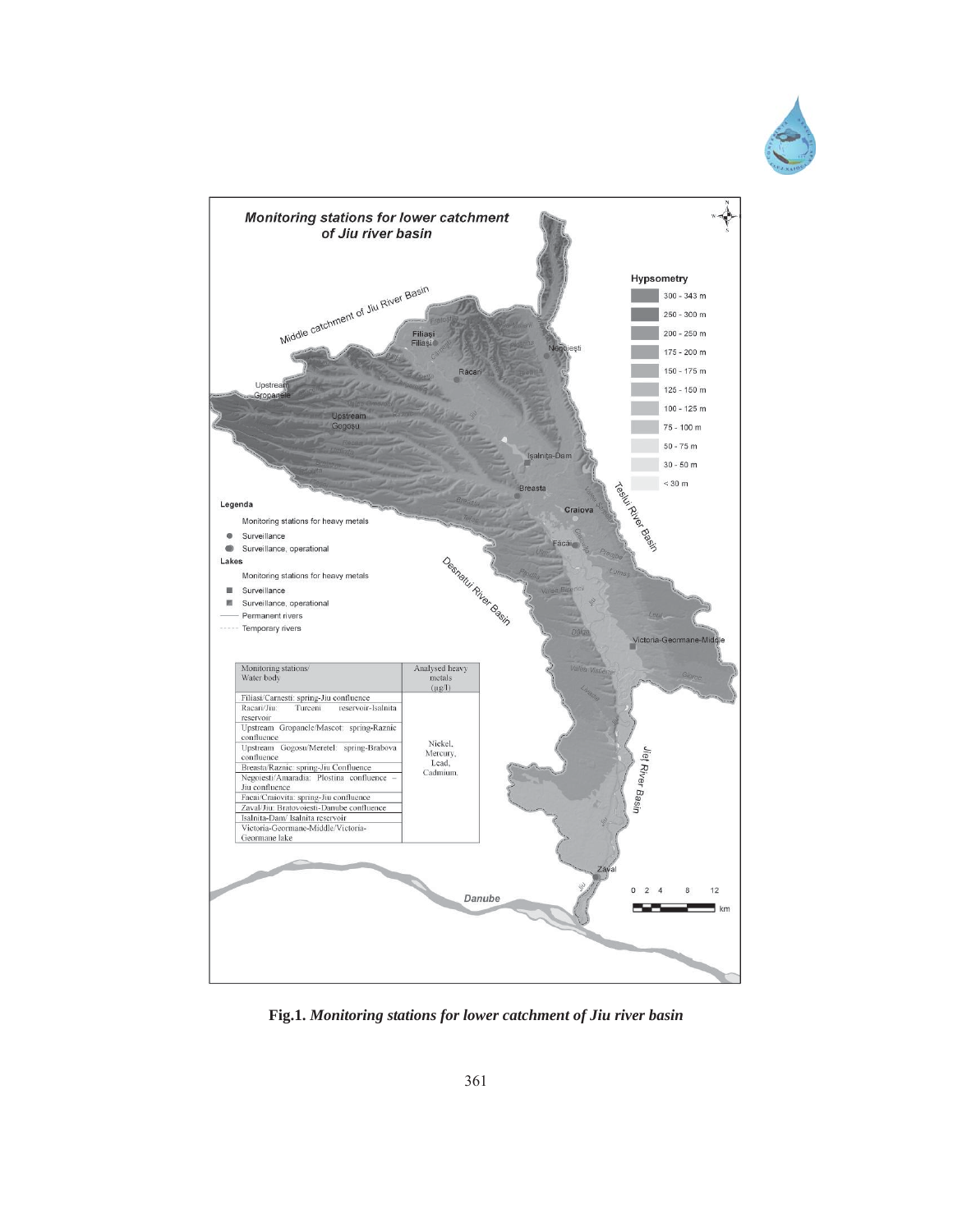

#### **4. RESULTS AND DISCUSSIONS**

By using the first approach, the study reveals the chemical status for the lower catchment of Jiu river basin.

As it can be seen in the figure no.2 (Chemical status for lower catchment of Jiu river basin), after the evaluation of the ten water bodies (Carnesti: spring-Jiu confluence, Jiu: Turceni reservoir-Isalnita reservoir, Mascot: spring-Raznic confluence, Meretel: spring-Brabova confluence, Raznic: spring-Jiu confluence, Amaradia: Plostina confluence – Jiu confluence, Craiovita: spring-Jiu confluence, Jiu: Bratovoiesti-Danube confluence, Isalnita reservoir and Victoria-Geormane lake), eight water bodies achieved the good chemical status and the rest of two were failing in achieving this status.

| Monitoring<br>Station/Water body                             | $(\mu g/l)$ | Nickel Mercury Lead<br>$(\mu$ g/l) | $(\mu g/l)$ | Cadmiu<br>m<br>$(\mu g/l)$ | Hardness<br>(mg<br>CaCO3 |
|--------------------------------------------------------------|-------------|------------------------------------|-------------|----------------------------|--------------------------|
| Filiași /Carnesti: spring-Jiu confluence                     | 2,26        | 0.09                               | 0,83        | 0.06                       | 387,4                    |
| Răcari/ Jiu: Turceni reservoir-Isalnita reservoir            | 0.99        | 0,11                               | 0,61        | 0,035                      | 100.5                    |
| Upstream Gropanele/ Mascot: spring-Raznic confluence 2,3     |             | 0,04                               | 0.75        | 0,03                       | 151.5                    |
| Upstream Gogosu/Meretel: spring-Brabova confluence           |             | 0,04                               | 1,1         | 0.03                       | 321                      |
| Breasta/ Raznic: spring-Jiu confluence                       | 3,1         | 0,16                               | 0,54        | 0,04                       | 339.7                    |
| Negoiești/ Amaradia: Plostina confluence - Jiu<br>confluence | 1,7         | 0.133                              | 0,56        | 0,044                      | 284,4                    |
| Facai/ Craiovita: spring-Jiu confluence                      | 3,01        | 0.23                               | 1.69        | 0,35                       | 310                      |
| Zaval/ Jiu: Bratovoiesti-Danube confluence                   |             | 0,25                               | 0,808       | 0,40                       | 98,5                     |
| Dam/Isalnita reservoir                                       |             | 0,1                                | 0.73        | 0.05                       | 91                       |
| 0,55<br>Baraj/Victoria-Geormane lake                         |             | 0,14                               | 0,3         | 0.023                      | 215                      |

**Table 2***. The mean heavy metal concentrations in 2007* 

The two water bodies that have failed in achieving the chemical good status are situated downstream from Craiova waste water discharge point, which did not have a waste water treatment plant until December 2010 and also from the Doljchim Chemical Plant, situated at about 10 km north-west of Craiova city.

#### **5. CONCLUSION**

These Hazardous substances which have been assessed in this study can harm ecosystems and human health. Due to their intrinsic properties, they can be accumulated in the food chain to such levels that can become toxic to organisms, also can remain in the environment for a very long time and may cause toxicity, persistence and bioaccumulation in the aquatic environment.

In the lower catchment of Jiu river basin (Jiu: Bratovoiesti-Danube confluence and Craiovita: spring-Jiu confluence water bodies), the concentration of cadmium and mercury exceeded the environmental quality objectives.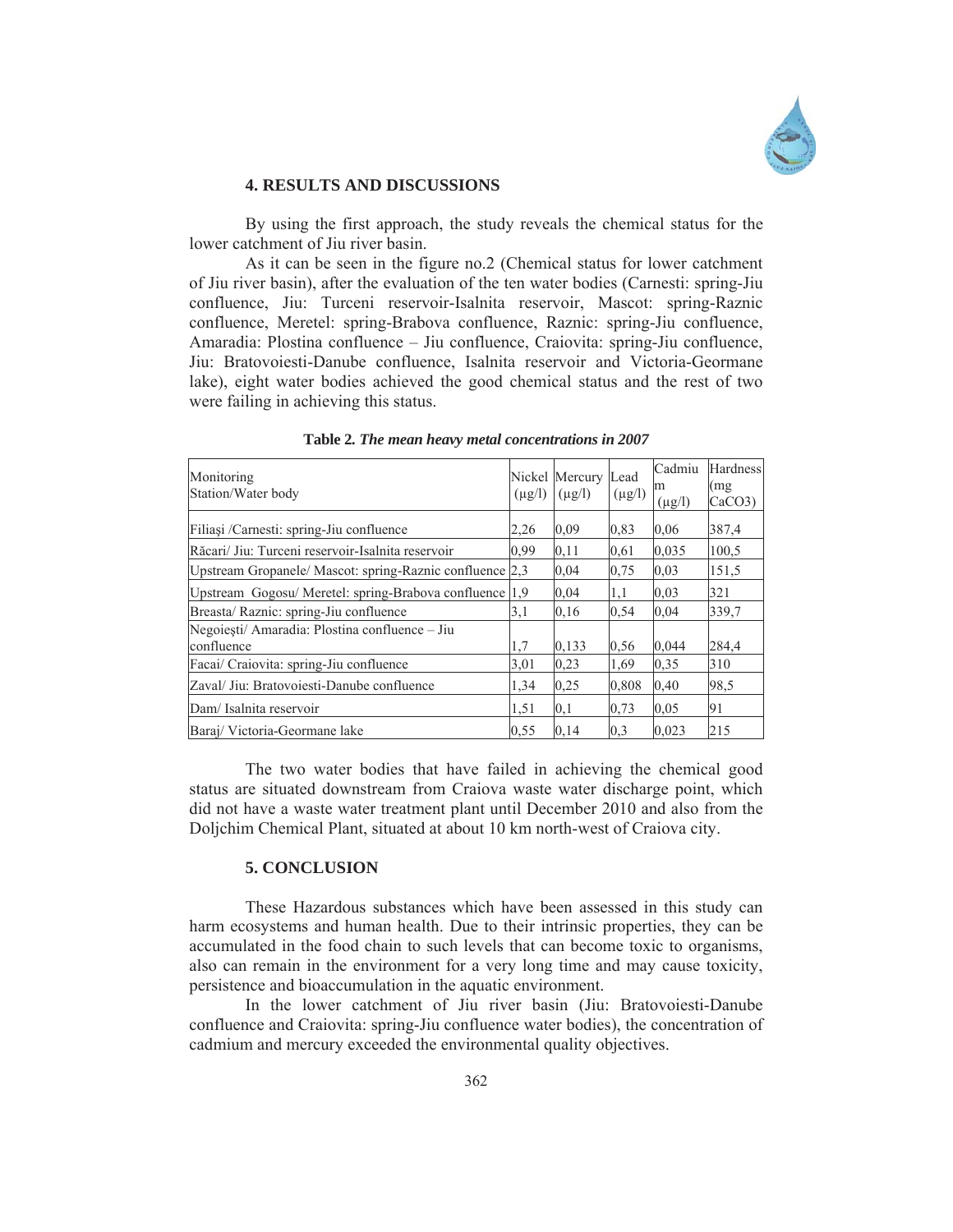



**Fig.2.** *Chemical status for lower catchment of Jiu river basin*